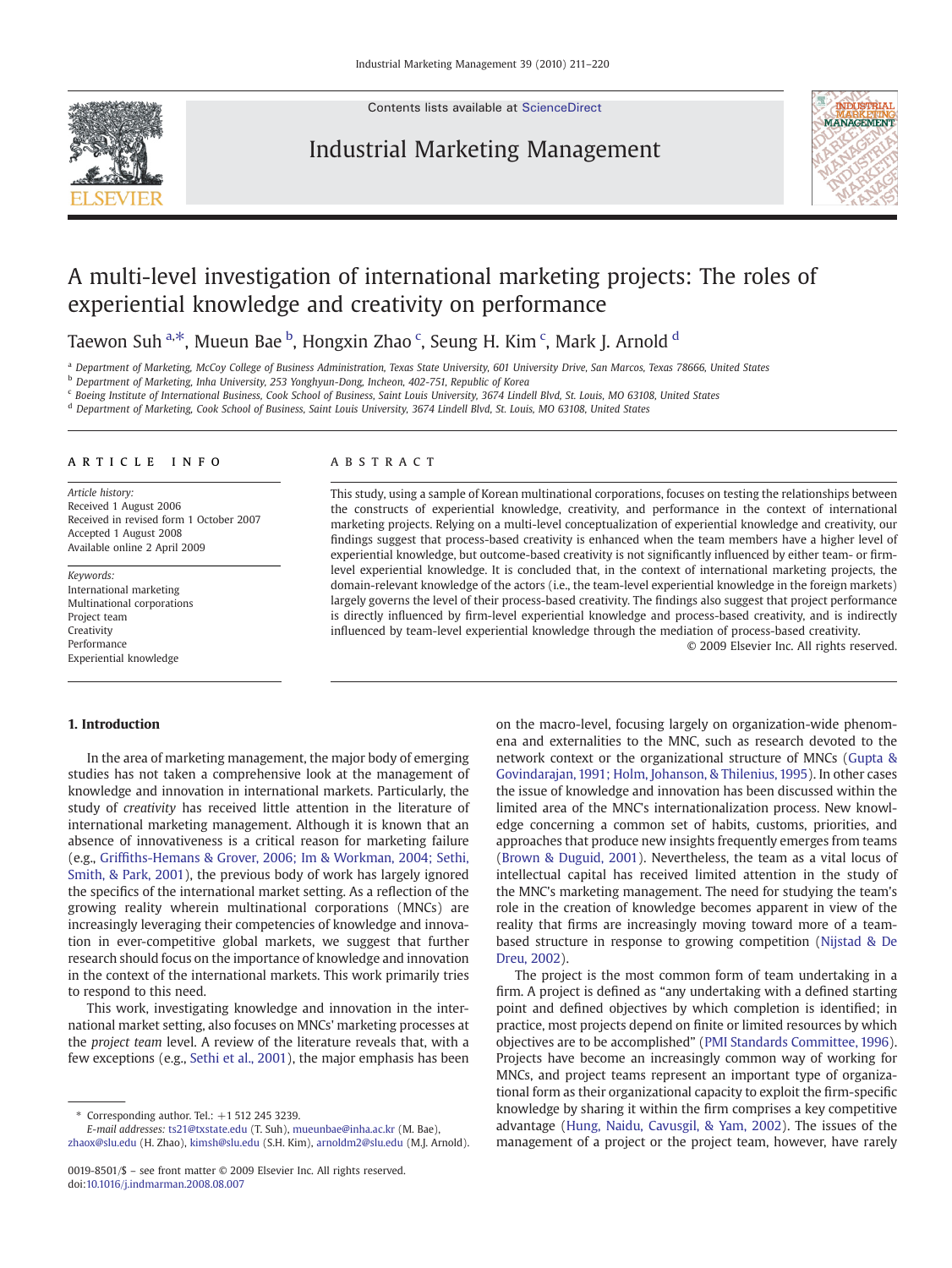been discussed in the international context, where the MNCs use projects to acquire capabilities in foreign markets. The present study investigates the nature of team-level knowledge and creativity in international projects. Against these backdrops, we feel that causal connections between knowledge, creativity, and performance of a project team should be established more firmly in the international marketing setting. Although a few researchers have investigated the consequences of knowledge management in the MNC (e.g., [Luo, 1999](#page--1-0)) and it is shown that creativity and productivity are highly correlated (e.g., [Suh, 2002; Tierney, Farmer, & Graen, 1999\)](#page--1-0), the causal relationships between knowledge, creativity, and performance have never been examined together in a structured model regarding the marketing project in the international market. This study, therefore, attempts to fill in the research void by (1) establishing a research model at the project-team level; (2) centering on the crucial factors concerning experiential knowledge and creativity for the success of the international project; and (3) constructing a structural model encompassing the multi-level relationships between the explaining factors and project performance.

#### 2. Theoretical framework

The research model for this study, which investigates the relationships of experiential knowledge, creativity, and performance in international projects, is described in Fig. 1. The exogenous variables in the model are the multiple constructs of experiential knowledge, measured at both the firm- and the team-level. In our model, experiential knowledge is associated with process-based creativity, outcome-based creativity, and project performance. Process-based creativity subsequently influences the other two endogenous variables, outcome-based creativity and project performance, with outcome-based creativity being associated with project performance. We provide the estimation in as parsimonious a manner as possible.

#### 2.1. Experiential knowledge and creativity: A multi-level conceptualization

Experiential knowledge has been identified in the international marketing literature as an important determinant of international expansion. According to the stage model, market-specific experiential knowledge acts as a significant factor in explaining the firm's internationalization process [\(Johanson & Vahlne, 1977; Johanson &](#page--1-0) [Wiedersheim-Paul, 1975\)](#page--1-0). The literature has established the link between deep or tacit knowledge acquired experientially by the firm's human resources and the firm's internationalization [\(Athanassiou &](#page--1-0) [Nigh, 2002](#page--1-0)). With increasing experience, firms acquire greater con-



fidence in their ability to assess the true economic worth of foreign markets ([Davidson, 1980\)](#page--1-0). Experiential knowledge also represents an alternative to the reduction of uncertainty, and a surrogate for accumulating cultural knowledge ([Sambharya, 1996](#page--1-0)). In our research model, we attempt to incorporate this construct with the creativity research tradition at multiple levels: Team's or firm's experiential knowledge contains the domain-relevant skills accumulated through operations in international markets.

The domain-relevant skills component of creativity represents the ability to acquire certain types of domain-specific knowledge ([Amabile,](#page--1-0) [1996](#page--1-0)). Domain-relevant skills require familiarity with the domain in question—memory of factual knowledge, technical proficiency, opinions about various questions in the domain, knowledge of paradigms, performance scripts for solving problems in the domain, and aesthetic criteria [\(Ruscio, Whitney, & Amabile, 1998](#page--1-0)). They can be indicated by measures of an individual's depth and breadth of knowledge related to the problems to be solved. This study, nested in the international project context, focuses on domain-relevant skills as a major determinant of creativity.

Market-specific experiential knowledge is defined here as a product of domain-relevant skills in international markets. It includes a firm's (or a team's) capability and resources to engage in international operations, as well as capability and resources to address competitive situations in specific markets and clients in these markets, and information about the governance structures in specific countries and their rules, regulations, norms, and values ([Eriksson, Johanson, & Majkgard,1997](#page--1-0)). In the context of an international project, market-specific experiential knowledge containing domain-relevant skills is expected to generate creative behavior and outcomes.

Market-specific experiential knowledge is twofold in this research setting: the team-level experiential knowledge versus the firm-level experiential knowledge. One assumption made here is that project teams as intra-organizational subgroups are not only inherited from their organization, but also have their own characteristics discrete from the identity of the organization as a whole. For instance, team members create a new team-based identity by which their existing identities are replaced, and the unique characteristics of the team are embodied ([Ashforth & Mael, 1989\)](#page--1-0). As a result, the team could behave uniquely; independent from its mother organizational environment. Therefore, experiential knowledge of an international project team (i.e., team-level) is defined as both the degree to which the team owns the knowledge of operation in the foreign market(s) where the project is undertaken, and the experienced skills necessary to process information creatively to produce novel and appropriate responses. Experiential knowledge of a firm (i.e., firm-level) means the firm possesses an estimation of accumulated knowledge in the foreign market(s) as a result of the firm's actual, operational experiences.

Another multi-level conceptualization, process-based creativity and outcome-based creativity are defined in the research model according to emerging conceptualizations of creativity. Creativity, according to the current literature, has three usages: 1) "I am creative"; 2) "I work creatively"; and 3) "my production is creative." These semantically distinguishable usages respectively coincide with the three conceptualizations of creativity, which are personality-based, process-based, and outcome-based. While the personality-based definition of creativity has attained much attention at the early stage of creativity research, outcome-based conceptualization of creativity (which is outcome-based creativity in this study) has just begun to gain a more ubiquitous status (e.g., [Amabile, Conti, Coon, Lazenby, & Herron, 1996;](#page--1-0) [Andrews & Smith, 1996; Menon, Bharadwaj, Adidam, & Edison, 1999;](#page--1-0) [Stein, 1974; Woodman, Sawyer, & Grif](#page--1-0)fin, 1993). For outcome-based creativity, the assessment of creativity is made on "some public outcome rather than to a process or a specific person" ([Ford, 1996:](#page--1-0) 19). [Menon et al. \(1999\)](#page--1-0) developed measures of creativity that clearly observed only the outcome of a process. Outcome-based creativity is Fig. 1. Proposed research model. **operationally defined as the degree of development of new knowledge**